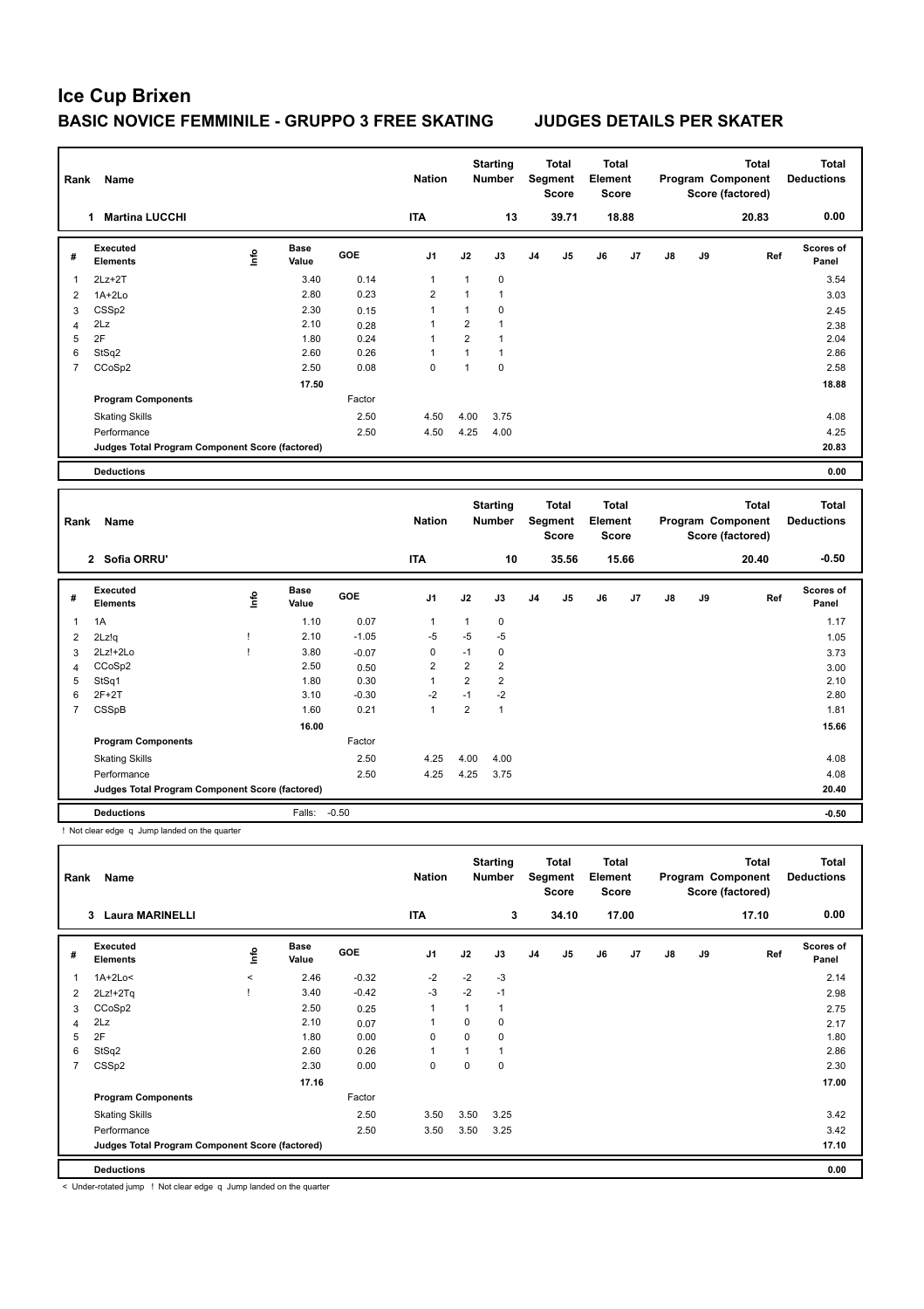| Rank           | Name                                            |         |                      |         | <b>Nation</b>  |      | <b>Starting</b><br><b>Number</b> |                | Total<br>Segment<br><b>Score</b> | <b>Total</b><br>Element<br><b>Score</b> |       |    |    | <b>Total</b><br>Program Component<br>Score (factored) | <b>Total</b><br><b>Deductions</b> |
|----------------|-------------------------------------------------|---------|----------------------|---------|----------------|------|----------------------------------|----------------|----------------------------------|-----------------------------------------|-------|----|----|-------------------------------------------------------|-----------------------------------|
|                | 4 Ginevra SENECA                                |         |                      |         | ITA            |      | 8                                |                | 30.00                            |                                         | 14.60 |    |    | 15.40                                                 | 0.00                              |
| #              | Executed<br><b>Elements</b>                     | lnfo    | <b>Base</b><br>Value | GOE     | J <sub>1</sub> | J2   | J3                               | J <sub>4</sub> | J <sub>5</sub>                   | J6                                      | J7    | J8 | J9 | Ref                                                   | <b>Scores of</b><br>Panel         |
| $\mathbf{1}$   | $2F < +2Log$                                    | $\prec$ | 3.14                 | $-0.51$ | $-4$           | $-2$ | $-3$                             |                |                                  |                                         |       |    |    |                                                       | 2.63                              |
| $\overline{2}$ | 2Lz<                                            | $\prec$ | 1.68                 | $-0.34$ | $-2$           | $-2$ | $-2$                             |                |                                  |                                         |       |    |    |                                                       | 1.34                              |
| 3              | CSSp2                                           |         | 2.30                 | $-0.08$ | $-1$           | 0    | 0                                |                |                                  |                                         |       |    |    |                                                       | 2.22                              |
| $\overline{4}$ | 2Lz                                             |         | 2.10                 | 0.00    | 0              | 0    | $\mathbf 0$                      |                |                                  |                                         |       |    |    |                                                       | 2.10                              |
| 5              | $1A+2T$                                         |         | 2.40                 | $-0.22$ | $-1$           | $-2$ | $-2$                             |                |                                  |                                         |       |    |    |                                                       | 2.18                              |
| 6              | StSqB                                           |         | 1.50                 | 0.05    | 0              | 0    | $\mathbf{1}$                     |                |                                  |                                         |       |    |    |                                                       | 1.55                              |
| $\overline{7}$ | CCoSp2                                          |         | 2.50                 | 0.08    | 0              | 0    | $\overline{\mathbf{1}}$          |                |                                  |                                         |       |    |    |                                                       | 2.58                              |
|                |                                                 |         | 15.62                |         |                |      |                                  |                |                                  |                                         |       |    |    |                                                       | 14.60                             |
|                | <b>Program Components</b>                       |         |                      | Factor  |                |      |                                  |                |                                  |                                         |       |    |    |                                                       |                                   |
|                | <b>Skating Skills</b>                           |         |                      | 2.50    | 3.00           | 3.25 | 3.00                             |                |                                  |                                         |       |    |    |                                                       | 3.08                              |
|                | Performance                                     |         |                      | 2.50    | 3.00           | 3.25 | 3.00                             |                |                                  |                                         |       |    |    |                                                       | 3.08                              |
|                | Judges Total Program Component Score (factored) |         |                      |         |                |      |                                  |                |                                  |                                         |       |    |    |                                                       | 15.40                             |
|                | <b>Deductions</b>                               |         |                      |         |                |      |                                  |                |                                  |                                         |       |    |    |                                                       | 0.00                              |

< Under-rotated jump q Jump landed on the quarter

| Rank | Name                                            |         |                      |         | <b>Nation</b>  |          | <b>Starting</b><br><b>Number</b> |                | Total<br>Segment<br><b>Score</b> | Total<br>Element<br><b>Score</b> |       |               |    | <b>Total</b><br>Program Component<br>Score (factored) | <b>Total</b><br><b>Deductions</b> |
|------|-------------------------------------------------|---------|----------------------|---------|----------------|----------|----------------------------------|----------------|----------------------------------|----------------------------------|-------|---------------|----|-------------------------------------------------------|-----------------------------------|
|      | 5<br><b>Kristina SACCHI</b>                     |         |                      |         | <b>ITA</b>     |          | 15                               |                | 29.77                            |                                  | 14.14 |               |    | 15.63                                                 | 0.00                              |
| #    | <b>Executed</b><br><b>Elements</b>              | lnfo    | <b>Base</b><br>Value | GOE     | J <sub>1</sub> | J2       | J3                               | J <sub>4</sub> | J <sub>5</sub>                   | J6                               | J7    | $\mathsf{J}8$ | J9 | Ref                                                   | <b>Scores of</b><br>Panel         |
| 1    | 2Lz <+2T                                        | $\prec$ | 2.98                 | $-0.45$ | $-2$           | $-3$     | $-3$                             |                |                                  |                                  |       |               |    |                                                       | 2.53                              |
| 2    | $2F<+2Lo$                                       | $\prec$ | 3.14                 | $-0.40$ | $-2$           | $-2$     | $-3$                             |                |                                  |                                  |       |               |    |                                                       | 2.74                              |
| 3    | CCoSp2                                          |         | 2.50                 | 0.00    | 0              | 0        | 0                                |                |                                  |                                  |       |               |    |                                                       | 2.50                              |
| 4    | 2Lz<                                            | $\prec$ | 1.68                 | $-0.39$ | $-2$           | $-2$     | $-3$                             |                |                                  |                                  |       |               |    |                                                       | 1.29                              |
| 5    | StSq1                                           |         | 1.80                 | $-0.12$ | 0              | $-1$     | $-1$                             |                |                                  |                                  |       |               |    |                                                       | 1.68                              |
| 6    | 1A                                              |         | 1.10                 | 0.00    | $\mathbf 0$    | $\Omega$ | 0                                |                |                                  |                                  |       |               |    |                                                       | 1.10                              |
| 7    | CSSp2                                           |         | 2.30                 | 0.00    | $\mathbf 0$    | 0        | 0                                |                |                                  |                                  |       |               |    |                                                       | 2.30                              |
|      |                                                 |         | 15.50                |         |                |          |                                  |                |                                  |                                  |       |               |    |                                                       | 14.14                             |
|      | <b>Program Components</b>                       |         |                      | Factor  |                |          |                                  |                |                                  |                                  |       |               |    |                                                       |                                   |
|      | <b>Skating Skills</b>                           |         |                      | 2.50    | 3.00           | 3.50     | 3.00                             |                |                                  |                                  |       |               |    |                                                       | 3.17                              |
|      | Performance                                     |         |                      | 2.50    | 3.00           | 3.50     | 2.75                             |                |                                  |                                  |       |               |    |                                                       | 3.08                              |
|      | Judges Total Program Component Score (factored) |         |                      |         |                |          |                                  |                |                                  |                                  |       |               |    |                                                       | 15.63                             |
|      | <b>Deductions</b>                               |         |                      |         |                |          |                                  |                |                                  |                                  |       |               |    |                                                       | 0.00                              |

< Under-rotated jump

| Rank           | Name                                            |             |                      |            | <b>Nation</b>  |          | <b>Starting</b><br><b>Number</b> |    | <b>Total</b><br>Segment<br><b>Score</b> | <b>Total</b><br>Element<br><b>Score</b> |       |               |    | <b>Total</b><br>Program Component<br>Score (factored) | Total<br><b>Deductions</b> |
|----------------|-------------------------------------------------|-------------|----------------------|------------|----------------|----------|----------------------------------|----|-----------------------------------------|-----------------------------------------|-------|---------------|----|-------------------------------------------------------|----------------------------|
|                | <b>Lea Marie CASTLUNGER</b><br>6                |             |                      |            | <b>ITA</b>     |          | $\overline{2}$                   |    | 29.41                                   |                                         | 14.21 |               |    | 15.20                                                 | 0.00                       |
| #              | Executed<br><b>Elements</b>                     | <u>lnfo</u> | <b>Base</b><br>Value | <b>GOE</b> | J <sub>1</sub> | J2       | J3                               | J4 | J <sub>5</sub>                          | J6                                      | J7    | $\mathsf{J}8$ | J9 | Ref                                                   | <b>Scores of</b><br>Panel  |
|                | CSSp2                                           |             | 2.30                 | 0.00       | $\mathbf 0$    | $-1$     | 1                                |    |                                         |                                         |       |               |    |                                                       | 2.30                       |
| 2              | $1A+2T$                                         |             | 2.40                 | 0.13       | 1              | 1        | 1                                |    |                                         |                                         |       |               |    |                                                       | 2.53                       |
| 3              | 2F                                              |             | 1.80                 | $-0.18$    | $-1$           | $-1$     | $-1$                             |    |                                         |                                         |       |               |    |                                                       | 1.62                       |
| 4              | StSq2                                           |             | 2.60                 | 0.00       | 0              | $\Omega$ | 0                                |    |                                         |                                         |       |               |    |                                                       | 2.60                       |
| 5              | $2Lo+1Lo$                                       |             | 2.20                 | 0.00       | $\mathbf 0$    | 0        | 0                                |    |                                         |                                         |       |               |    |                                                       | 2.20                       |
| 6              | CCoSp1V                                         |             | 1.50                 | $-0.35$    | $-2$           | $-2$     | $-3$                             |    |                                         |                                         |       |               |    |                                                       | 1.15                       |
| $\overline{7}$ | 2Lo                                             |             | 1.70                 | 0.11       | 0              | 1        | 1                                |    |                                         |                                         |       |               |    |                                                       | 1.81                       |
|                |                                                 |             | 14.50                |            |                |          |                                  |    |                                         |                                         |       |               |    |                                                       | 14.21                      |
|                | <b>Program Components</b>                       |             |                      | Factor     |                |          |                                  |    |                                         |                                         |       |               |    |                                                       |                            |
|                | <b>Skating Skills</b>                           |             |                      | 2.50       | 3.00           | 3.00     | 3.25                             |    |                                         |                                         |       |               |    |                                                       | 3.08                       |
|                | Performance                                     |             |                      | 2.50       | 3.00           | 3.00     | 3.00                             |    |                                         |                                         |       |               |    |                                                       | 3.00                       |
|                | Judges Total Program Component Score (factored) |             |                      |            |                |          |                                  |    |                                         |                                         |       |               |    |                                                       | 15.20                      |
|                | <b>Deductions</b>                               |             |                      |            |                |          |                                  |    |                                         |                                         |       |               |    |                                                       | 0.00                       |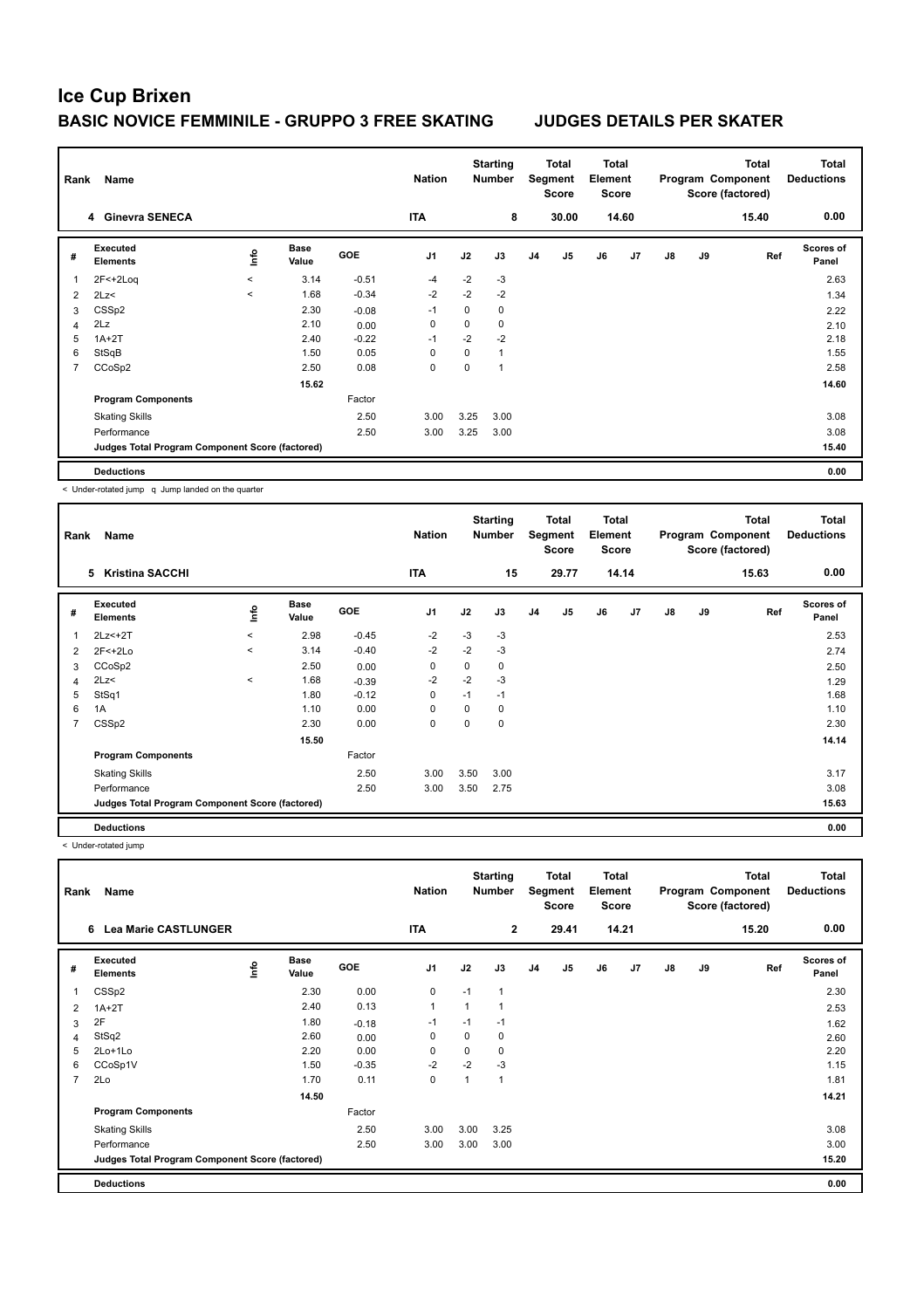| Rank           | Name                                              |      |                      |         | <b>Nation</b>  |              | <b>Starting</b><br>Number        |    | <b>Total</b><br>Segment<br><b>Score</b> | <b>Total</b><br>Element<br><b>Score</b> |       |    |    | Program Component<br>Score (factored) | <b>Total</b> | <b>Total</b><br><b>Deductions</b> |
|----------------|---------------------------------------------------|------|----------------------|---------|----------------|--------------|----------------------------------|----|-----------------------------------------|-----------------------------------------|-------|----|----|---------------------------------------|--------------|-----------------------------------|
|                | 7 Matilda FERRARI                                 |      |                      |         | <b>ITA</b>     |              | 14                               |    | 28.65                                   |                                         | 13.02 |    |    |                                       | 15.63        | 0.00                              |
| #              | <b>Executed</b><br><b>Elements</b>                | lnfo | <b>Base</b><br>Value | GOE     | J <sub>1</sub> | J2           | J3                               | J4 | J <sub>5</sub>                          | J6                                      | J7    | J8 | J9 |                                       | Ref          | Scores of<br>Panel                |
| $\mathbf{1}$   | $2S+1T$                                           |      | 1.70                 | 0.00    | 0              | 0            | $\mathbf 0$                      |    |                                         |                                         |       |    |    |                                       |              | 1.70                              |
| $\overline{2}$ | 2Lo                                               |      | 1.70                 | 0.00    | 0              | 0            | $\pmb{0}$                        |    |                                         |                                         |       |    |    |                                       |              | 1.70                              |
| 3              | CSSp2                                             |      | 2.30                 | $-0.15$ | 0              | $-1$         | $-1$                             |    |                                         |                                         |       |    |    |                                       |              | 2.15                              |
| $\overline{4}$ | 1A+1Lo                                            |      | 1.60                 | 0.00    | 0              | 0            | $\mathbf 0$                      |    |                                         |                                         |       |    |    |                                       |              | 1.60                              |
| 5              | StSqB                                             |      | 1.50                 | 0.00    | 0              | 0            | 0                                |    |                                         |                                         |       |    |    |                                       |              | 1.50                              |
| 6              | 2Lo                                               |      | 1.70                 | 0.00    | 0              | 0            | $\mathbf 0$                      |    |                                         |                                         |       |    |    |                                       |              | 1.70                              |
| $\overline{7}$ | CCoSp2                                            |      | 2.50                 | 0.17    | $\mathbf{1}$   | $\mathbf{1}$ | $\mathbf 0$                      |    |                                         |                                         |       |    |    |                                       |              | 2.67                              |
|                |                                                   |      | 13.00                |         |                |              |                                  |    |                                         |                                         |       |    |    |                                       |              | 13.02                             |
|                | <b>Program Components</b>                         |      |                      | Factor  |                |              |                                  |    |                                         |                                         |       |    |    |                                       |              |                                   |
|                | <b>Skating Skills</b>                             |      |                      | 2.50    | 3.00           | 3.25         | 2.75                             |    |                                         |                                         |       |    |    |                                       |              | 3.00                              |
|                | Performance                                       |      |                      | 2.50    | 3.25           | 3.50         | 3.00                             |    |                                         |                                         |       |    |    |                                       |              | 3.25                              |
|                | Judges Total Program Component Score (factored)   |      |                      |         |                |              |                                  |    |                                         |                                         |       |    |    |                                       |              | 15.63                             |
|                | <b>Deductions</b>                                 |      |                      |         |                |              |                                  |    |                                         |                                         |       |    |    |                                       |              | 0.00                              |
|                |                                                   |      |                      |         |                |              |                                  |    |                                         |                                         |       |    |    |                                       |              |                                   |
|                |                                                   |      |                      |         |                |              |                                  |    |                                         |                                         |       |    |    |                                       |              |                                   |
| Rank           | Name                                              |      |                      |         | <b>Nation</b>  |              | <b>Starting</b><br><b>Number</b> |    | <b>Total</b><br>Segment<br><b>Score</b> | Total<br>Element<br><b>Score</b>        |       |    |    | Program Component<br>Score (factored) | <b>Total</b> | <b>Total</b><br><b>Deductions</b> |
|                | 8 Ludovica MOSCA                                  |      |                      |         | <b>ITA</b>     |              | 9                                |    | 28.13                                   |                                         | 13.95 |    |    |                                       | 14.18        | 0.00                              |
| #              | <b>Executed</b><br><b>Elements</b>                | lnfo | <b>Base</b><br>Value | GOE     | J <sub>1</sub> | J2           | J3                               | J4 | J <sub>5</sub>                          | J6                                      | J7    | J8 | J9 |                                       | Ref          | Scores of<br>Panel                |
| 1              | CSSp2                                             |      | 2.30                 | 0.15    | 1              | 1            | 0                                |    |                                         |                                         |       |    |    |                                       |              | 2.45                              |
| 2              | $1A+2T$                                           |      | 2.40                 | $-0.09$ | 0              | 0            | $-2$                             |    |                                         |                                         |       |    |    |                                       |              | 2.31                              |
| 3              | 2S                                                |      | 1.30                 | 0.04    | 0              | $\mathbf{1}$ | $\mathbf 0$                      |    |                                         |                                         |       |    |    |                                       |              | 1.34                              |
| 4              | 2Lo                                               |      | 1.70                 | 0.00    | 0              | 0            | $\pmb{0}$                        |    |                                         |                                         |       |    |    |                                       |              | 1.70                              |
| 5              | 1A+2Log                                           | q    | 2.80                 | $-0.62$ | $-4$           | $-3$         | $-4$                             |    |                                         |                                         |       |    |    |                                       |              | 2.18                              |
| 6              | StSqB                                             |      | 1.50                 | 0.05    | 0              | $\mathbf{1}$ | 0                                |    |                                         |                                         |       |    |    |                                       |              | 1.55                              |
| $\overline{7}$ | CCoSp2                                            |      | 2.50                 | $-0.08$ | 0              | $-1$         | 0                                |    |                                         |                                         |       |    |    |                                       |              | 2.42                              |
|                |                                                   |      | 14.50                |         |                |              |                                  |    |                                         |                                         |       |    |    |                                       |              | 13.95                             |
|                | <b>Program Components</b>                         |      |                      | Factor  |                |              |                                  |    |                                         |                                         |       |    |    |                                       |              |                                   |
|                | <b>Skating Skills</b>                             |      |                      | 2.50    | 2.75           | 3.00         | 2.50                             |    |                                         |                                         |       |    |    |                                       |              | 2.75                              |
|                | Performance                                       |      |                      | 2.50    | 3.00           | 3.25         | 2.50                             |    |                                         |                                         |       |    |    |                                       |              | 2.92                              |
|                | Judges Total Program Component Score (factored)   |      |                      |         |                |              |                                  |    |                                         |                                         |       |    |    |                                       |              | 14.18                             |
|                |                                                   |      |                      |         |                |              |                                  |    |                                         |                                         |       |    |    |                                       |              |                                   |
|                | <b>Deductions</b><br>q Jump landed on the quarter |      |                      |         |                |              |                                  |    |                                         |                                         |       |    |    |                                       |              | 0.00                              |

**Total Deductions Total Program Component Score (factored) Total Element Segment Score Total Score Starting Rank Name Nation Number # Executed Elements Base Value GOE J1 J2 J3 J4 J5 J6 J7 J8 J9 Scores of Panel** 1 1.80 0.04 1 0 0 **Ref**  سماء بن المسلمين بن المسلمين المسلمين بن المسلمين المسلمين بن المسلمين المسلمين المسلمين بن المسلمين المسلمين<br>1.84 Internets - Control of Manel 1.84 (1.84 Manel 1.84 Manel 1.84 Manel 1.84 Manel 1.84 Manel 1.84 Manel 1.84  **9 Vanessa CUNACCIA ITA 1 27.10 12.30 14.80 0.00** 2  $2\text{Lo}$ <  $\leq$   $1.36$   $-0.27$   $-2$   $-2$   $-2$  $3$  CSSp2 2.30  $2.30$   $0.00$  0 0 0  $0$  2.30  $2.30$ 4 2S 1.34 1.30 0.04 0 1 0 5 1A+1Lo 1.60 0.00 0 0 0 1.60 6 StSq1 1.80 0.00 0 0 0 1.80 7 CCoSp2 2.50 -0.17 0 -1 -1 2.33  **12.66 12.30 Program Components**  Skating Skills 3.00 3.25 2.50 2.50 2.92 Factor Performance 2.50 3.25 3.25 2.50 3.00 **Deductions 0.00 Judges Total Program Component Score (factored) 14.80**

< Under-rotated jump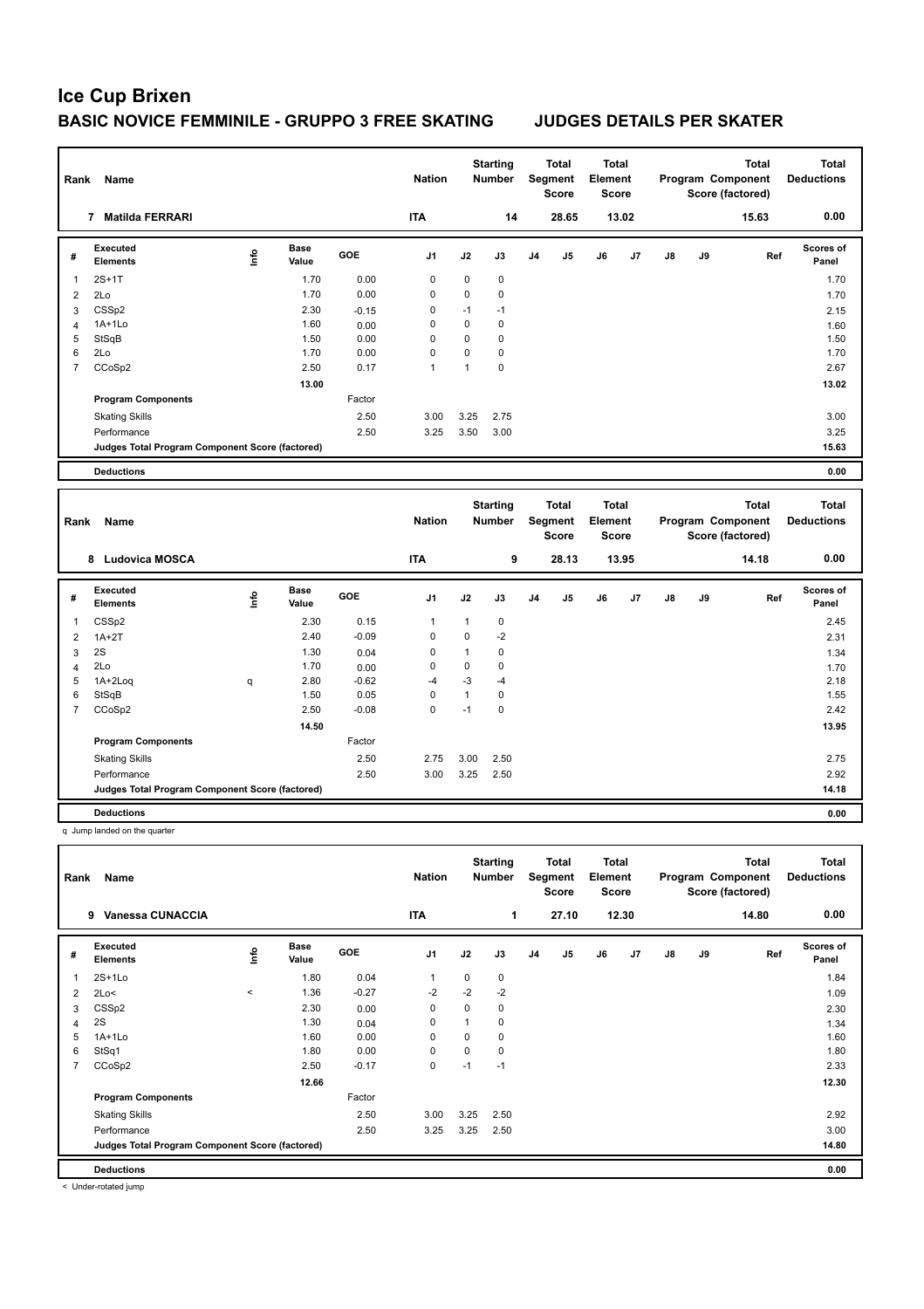| Rank | Name                                            |    |                      |         | <b>Nation</b>  |             | <b>Starting</b><br><b>Number</b> |                | <b>Total</b><br>Segment<br><b>Score</b> | Total<br>Element<br><b>Score</b> |       |               |    | <b>Total</b><br>Program Component<br>Score (factored) | <b>Total</b><br><b>Deductions</b> |
|------|-------------------------------------------------|----|----------------------|---------|----------------|-------------|----------------------------------|----------------|-----------------------------------------|----------------------------------|-------|---------------|----|-------------------------------------------------------|-----------------------------------|
| 10   | <b>Emelie BERGMEISTER</b>                       |    |                      |         | <b>ITA</b>     |             | 19                               |                | 27.05                                   |                                  | 13.29 |               |    | 13.76                                                 | 0.00                              |
| #    | Executed<br><b>Elements</b>                     | ۴ů | <b>Base</b><br>Value | GOE     | J <sub>1</sub> | J2          | J3                               | J <sub>4</sub> | J <sub>5</sub>                          | J6                               | J7    | $\mathsf{J}8$ | J9 | Ref                                                   | <b>Scores of</b><br>Panel         |
| 1    | 2F                                              |    | 1.80                 | $-0.30$ | $-1$           | $-2$        | $-2$                             |                |                                         |                                  |       |               |    |                                                       | 1.50                              |
| 2    | 2Lzq                                            | q  | 2.10                 | $-0.70$ | $-3$           | $-3$        | $-4$                             |                |                                         |                                  |       |               |    |                                                       | 1.40                              |
| 3    | CCoSp2                                          |    | 2.50                 | 0.00    | 0              | $\mathbf 0$ | 0                                |                |                                         |                                  |       |               |    |                                                       | 2.50                              |
| 4    | 2F+2Lo<<                                        | << | 2.30                 | $-0.84$ | -5             | $-4$        | $-5$                             |                |                                         |                                  |       |               |    |                                                       | 1.46                              |
| 5    | $1A+2T$                                         |    | 2.40                 | 0.00    | 0              | 0           | 0                                |                |                                         |                                  |       |               |    |                                                       | 2.40                              |
| 6    | StSqB                                           |    | 1.50                 | 0.00    | 0              | 0           | 0                                |                |                                         |                                  |       |               |    |                                                       | 1.50                              |
| 7    | CSSp2                                           |    | 2.30                 | 0.23    | $\overline{1}$ |             |                                  |                |                                         |                                  |       |               |    |                                                       | 2.53                              |
|      |                                                 |    | 14.90                |         |                |             |                                  |                |                                         |                                  |       |               |    |                                                       | 13.29                             |
|      | <b>Program Components</b>                       |    |                      | Factor  |                |             |                                  |                |                                         |                                  |       |               |    |                                                       |                                   |
|      | <b>Skating Skills</b>                           |    |                      | 2.50    | 2.75           | 3.00        | 2.75                             |                |                                         |                                  |       |               |    |                                                       | 2.83                              |
|      | Performance                                     |    |                      | 2.50    | 2.50           | 3.00        | 2.50                             |                |                                         |                                  |       |               |    |                                                       | 2.67                              |
|      | Judges Total Program Component Score (factored) |    |                      |         |                |             |                                  |                |                                         |                                  |       |               |    |                                                       | 13.76                             |
|      | <b>Deductions</b>                               |    |                      |         |                |             |                                  |                |                                         |                                  |       |               |    |                                                       | 0.00                              |

<< Downgraded jump q Jump landed on the quarter

| Rank | Name                                            |                |                      |            | <b>Nation</b> |          | <b>Starting</b><br>Number |                | Total<br>Segment<br><b>Score</b> | <b>Total</b><br>Element<br><b>Score</b> |                |               |    | <b>Total</b><br>Program Component<br>Score (factored) | <b>Total</b><br><b>Deductions</b> |
|------|-------------------------------------------------|----------------|----------------------|------------|---------------|----------|---------------------------|----------------|----------------------------------|-----------------------------------------|----------------|---------------|----|-------------------------------------------------------|-----------------------------------|
|      | <b>Anna MANENTE</b><br>11                       |                |                      |            | <b>ITA</b>    |          | 6                         |                | 26.60                            |                                         | 12.22          |               |    | 14.38                                                 | 0.00                              |
| #    | Executed<br><b>Elements</b>                     | $\frac{6}{10}$ | <b>Base</b><br>Value | <b>GOE</b> | J1            | J2       | J3                        | J <sub>4</sub> | J <sub>5</sub>                   | J6                                      | J <sub>7</sub> | $\mathsf{J}8$ | J9 | Ref                                                   | Scores of<br>Panel                |
| 1    | 2Loq                                            | q              | 1.70                 | $-0.79$    | $-4$          | $-5$     | $-5$                      |                |                                  |                                         |                |               |    |                                                       | 0.91                              |
| 2    | $2S+1Lo$                                        |                | 1.80                 | $-0.17$    | $-1$          | $-1$     | $-2$                      |                |                                  |                                         |                |               |    |                                                       | 1.63                              |
| 3    | CCoSp2                                          |                | 2.50                 | 0.25       |               | 1        | 1                         |                |                                  |                                         |                |               |    |                                                       | 2.75                              |
| 4    | 2S                                              |                | 1.30                 | 0.00       | $\mathbf 0$   | 0        | 0                         |                |                                  |                                         |                |               |    |                                                       | 1.30                              |
| 5    | StSq1                                           |                | 1.80                 | 0.00       | 0             | 0        | 0                         |                |                                  |                                         |                |               |    |                                                       | 1.80                              |
| 6    | 1A+1Lo                                          |                | 1.60                 | $-0.07$    | $-1$          | $\Omega$ | $-1$                      |                |                                  |                                         |                |               |    |                                                       | 1.53                              |
| 7    | CSSp2                                           |                | 2.30                 | 0.00       | $\mathbf 0$   | 0        | 0                         |                |                                  |                                         |                |               |    |                                                       | 2.30                              |
|      |                                                 |                | 13.00                |            |               |          |                           |                |                                  |                                         |                |               |    |                                                       | 12.22                             |
|      | <b>Program Components</b>                       |                |                      | Factor     |               |          |                           |                |                                  |                                         |                |               |    |                                                       |                                   |
|      | <b>Skating Skills</b>                           |                |                      | 2.50       | 2.75          | 3.00     | 2.75                      |                |                                  |                                         |                |               |    |                                                       | 2.83                              |
|      | Performance                                     |                |                      | 2.50       | 3.00          | 3.25     | 2.50                      |                |                                  |                                         |                |               |    |                                                       | 2.92                              |
|      | Judges Total Program Component Score (factored) |                |                      |            |               |          |                           |                |                                  |                                         |                |               |    |                                                       | 14.38                             |
|      | <b>Deductions</b>                               |                |                      |            |               |          |                           |                |                                  |                                         |                |               |    |                                                       | 0.00                              |

q Jump landed on the quarter

| Rank           | Name                                            |      |                      |            | <b>Nation</b>  |      | <b>Starting</b><br><b>Number</b> |                | Total<br>Segment<br><b>Score</b> | <b>Total</b><br>Element<br><b>Score</b> |       |               |    | <b>Total</b><br>Program Component<br>Score (factored) | Total<br><b>Deductions</b> |
|----------------|-------------------------------------------------|------|----------------------|------------|----------------|------|----------------------------------|----------------|----------------------------------|-----------------------------------------|-------|---------------|----|-------------------------------------------------------|----------------------------|
| 12             | <b>Rebecca PERON</b>                            |      |                      |            | <b>ITA</b>     |      | 11                               |                | 24.58                            |                                         | 10.28 |               |    | 14.80                                                 | $-0.50$                    |
| #              | Executed<br><b>Elements</b>                     | lnfo | <b>Base</b><br>Value | <b>GOE</b> | J <sub>1</sub> | J2   | J3                               | J <sub>4</sub> | J <sub>5</sub>                   | J6                                      | J7    | $\mathsf{J}8$ | J9 | Ref                                                   | <b>Scores of</b><br>Panel  |
|                | $1A+2T<<$                                       | <<   | 1.50                 | $-0.33$    | $-3$           | $-3$ | $-3$                             |                |                                  |                                         |       |               |    |                                                       | 1.17                       |
| $\overline{2}$ | 2F                                              |      | 1.80                 | $-0.90$    | $-5$           | $-5$ | $-5$                             |                |                                  |                                         |       |               |    |                                                       | 0.90                       |
| 3              | 2Lze                                            | e    | 1.68                 | $-0.61$    | -3             | $-4$ | -4                               |                |                                  |                                         |       |               |    |                                                       | 1.07                       |
| 4              | 1A                                              |      | 1.10                 | $-0.29$    | -3             | $-3$ | $-2$                             |                |                                  |                                         |       |               |    |                                                       | 0.81                       |
| 5              | CCoSp2                                          |      | 2.50                 | 0.00       | 0              | 0    | 0                                |                |                                  |                                         |       |               |    |                                                       | 2.50                       |
| 6              | StSq1                                           |      | 1.80                 | 0.00       | 0              | 0    | 0                                |                |                                  |                                         |       |               |    |                                                       | 1.80                       |
| $\overline{7}$ | CSSp1                                           |      | 1.90                 | 0.13       | $\overline{1}$ | 0    | $\overline{ }$                   |                |                                  |                                         |       |               |    |                                                       | 2.03                       |
|                |                                                 |      | 12.28                |            |                |      |                                  |                |                                  |                                         |       |               |    |                                                       | 10.28                      |
|                | <b>Program Components</b>                       |      |                      | Factor     |                |      |                                  |                |                                  |                                         |       |               |    |                                                       |                            |
|                | <b>Skating Skills</b>                           |      |                      | 2.50       | 2.75           | 2.75 | 3.25                             |                |                                  |                                         |       |               |    |                                                       | 2.92                       |
|                | Performance                                     |      |                      | 2.50       | 3.00           | 3.00 | 3.00                             |                |                                  |                                         |       |               |    |                                                       | 3.00                       |
|                | Judges Total Program Component Score (factored) |      |                      |            |                |      |                                  |                |                                  |                                         |       |               |    |                                                       | 14.80                      |
|                | <b>Deductions</b>                               |      | Falls:               | $-0.50$    |                |      |                                  |                |                                  |                                         |       |               |    |                                                       | $-0.50$                    |

<< Downgraded jump e Wrong edge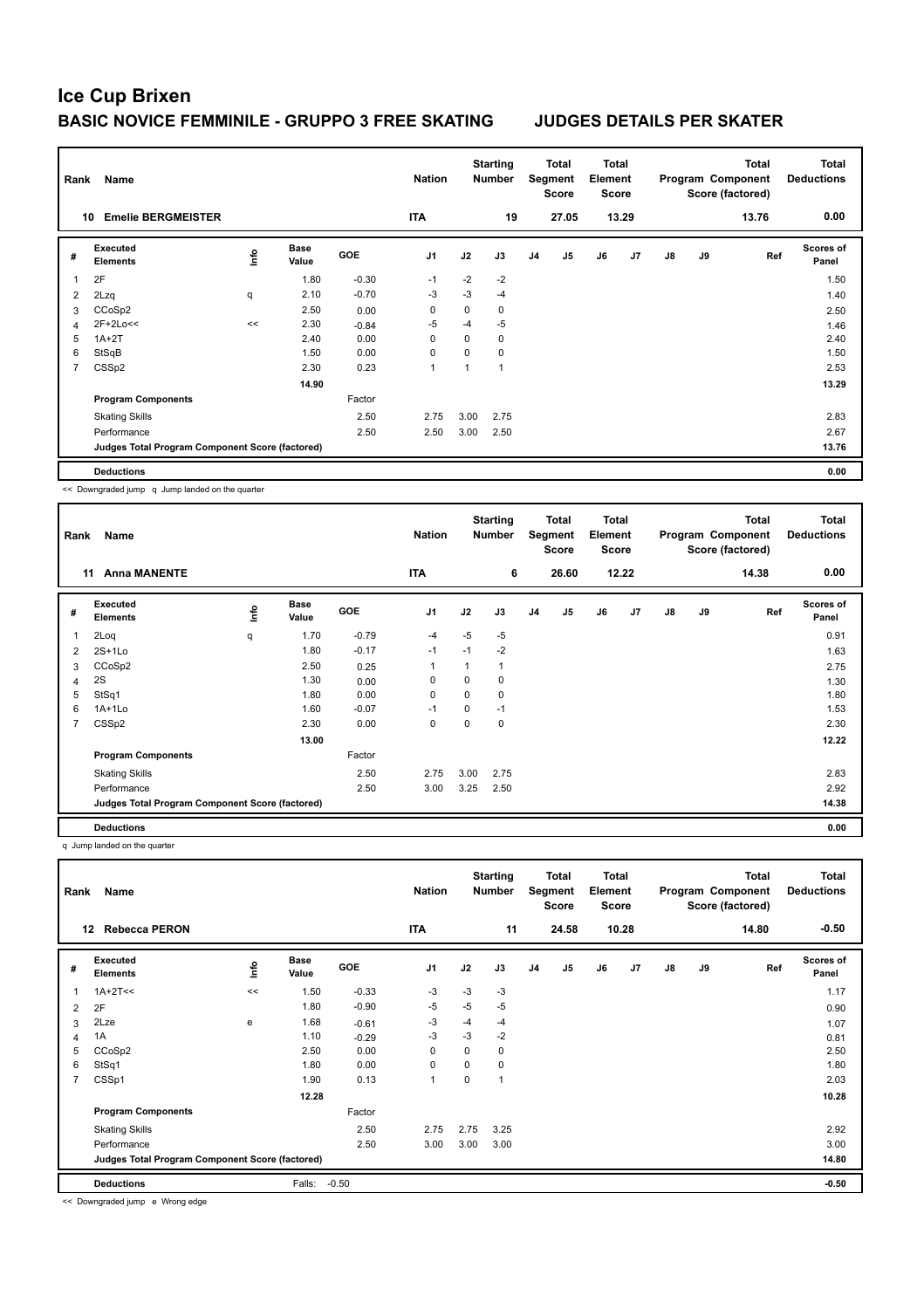| Rank           | Name                                            |      |                      |            | <b>Nation</b>  |          | <b>Starting</b><br><b>Number</b> |                | Total<br>Segment<br>Score | <b>Total</b><br>Element<br>Score |       |               |    | <b>Total</b><br>Program Component<br>Score (factored) | <b>Total</b><br><b>Deductions</b> |
|----------------|-------------------------------------------------|------|----------------------|------------|----------------|----------|----------------------------------|----------------|---------------------------|----------------------------------|-------|---------------|----|-------------------------------------------------------|-----------------------------------|
|                | <b>Eva CALCHERA</b><br>13                       |      |                      |            | <b>ITA</b>     |          | 18                               |                | 24.12                     |                                  | 11.92 |               |    | 12.70                                                 | $-0.50$                           |
| #              | Executed<br><b>Elements</b>                     | lnfo | <b>Base</b><br>Value | <b>GOE</b> | J <sub>1</sub> | J2       | J3                               | J <sub>4</sub> | J <sub>5</sub>            | J6                               | J7    | $\mathsf{J}8$ | J9 | Ref                                                   | <b>Scores of</b><br>Panel         |
| $\mathbf{1}$   | $1Aq + 2Tq$                                     | q    | 2.40                 | $-0.39$    | $-3$           | $-2$     | $-4$                             |                |                           |                                  |       |               |    |                                                       | 2.01                              |
| 2              | 2S+2Loq                                         | q    | 3.00                 | $-0.51$    | $-3$           | $-3$     | $-3$                             |                |                           |                                  |       |               |    |                                                       | 2.49                              |
| 3              | 2Lo                                             |      | 1.70                 | $-0.85$    | $-5$           | $-5$     | -5                               |                |                           |                                  |       |               |    |                                                       | 0.85                              |
| $\overline{4}$ | SSp2                                            |      | 1.60                 | 0.05       | 0              | $\Omega$ | $\mathbf{1}$                     |                |                           |                                  |       |               |    |                                                       | 1.65                              |
| 5              | StSqB                                           |      | 1.50                 | $-0.10$    | $-1$           | $-1$     | 0                                |                |                           |                                  |       |               |    |                                                       | 1.40                              |
| 6              | 1A                                              |      | 1.10                 | 0.00       | 0              | 0        | 0                                |                |                           |                                  |       |               |    |                                                       | 1.10                              |
| $\overline{7}$ | CCoSp2                                          |      | 2.50                 | $-0.08$    | 0              | $-1$     | $\mathbf 0$                      |                |                           |                                  |       |               |    |                                                       | 2.42                              |
|                |                                                 |      | 13.80                |            |                |          |                                  |                |                           |                                  |       |               |    |                                                       | 11.92                             |
|                | <b>Program Components</b>                       |      |                      | Factor     |                |          |                                  |                |                           |                                  |       |               |    |                                                       |                                   |
|                | <b>Skating Skills</b>                           |      |                      | 2.50       | 2.25           | 2.50     | 2.75                             |                |                           |                                  |       |               |    |                                                       | 2.50                              |
|                | Performance                                     |      |                      | 2.50       | 2.50           | 2.50     | 2.75                             |                |                           |                                  |       |               |    |                                                       | 2.58                              |
|                | Judges Total Program Component Score (factored) |      |                      |            |                |          |                                  |                |                           |                                  |       |               |    |                                                       | 12.70                             |
|                | <b>Deductions</b>                               |      | Falls:               | $-0.50$    |                |          |                                  |                |                           |                                  |       |               |    |                                                       | $-0.50$                           |

q Jump landed on the quarter

| Rank | <b>Name</b>                                     |      |                      |            | <b>Nation</b>            |      | <b>Starting</b><br><b>Number</b> |                | Total<br>Segment<br><b>Score</b> | Total<br>Element<br><b>Score</b> |       |    |    | Total<br>Program Component<br>Score (factored) | Total<br><b>Deductions</b> |
|------|-------------------------------------------------|------|----------------------|------------|--------------------------|------|----------------------------------|----------------|----------------------------------|----------------------------------|-------|----|----|------------------------------------------------|----------------------------|
|      | 14 Maya GIANCOTTI                               |      |                      |            | <b>ITA</b>               |      | 21                               |                | 24.12                            |                                  | 11.62 |    |    | 12.50                                          | 0.00                       |
| #    | Executed<br><b>Elements</b>                     | lnfo | <b>Base</b><br>Value | <b>GOE</b> | J <sub>1</sub>           | J2   | J3                               | J <sub>4</sub> | J <sub>5</sub>                   | J6                               | J7    | J8 | J9 | Ref                                            | <b>Scores of</b><br>Panel  |
|      | $2F+2T$                                         |      | 3.10                 | $-0.12$    | 0                        | $-1$ | $-1$                             |                |                                  |                                  |       |    |    |                                                | 2.98                       |
| 2    | 2Lzq+2Loq                                       | q    | 3.80                 | $-0.63$    | $-3$                     | $-2$ | $-4$                             |                |                                  |                                  |       |    |    |                                                | 3.17                       |
| 3    | FCCoSp                                          |      | 0.00                 | 0.00       | $\overline{\phantom{a}}$ |      |                                  |                |                                  |                                  |       |    |    |                                                | 0.00                       |
| 4    | 1A                                              |      | 1.10                 | 0.00       | $\mathbf 0$              | 0    | 0                                |                |                                  |                                  |       |    |    |                                                | 1.10                       |
| 5    | StSqB                                           |      | 1.50                 | $-0.35$    | $-2$                     | $-2$ | $-3$                             |                |                                  |                                  |       |    |    |                                                | 1.15                       |
| 6    | 2Lz                                             |      | 2.10                 | $-0.07$    | $\mathbf 0$              | $-1$ | 0                                |                |                                  |                                  |       |    |    |                                                | 2.03                       |
| 7    | CSSp1V                                          |      | 1.43                 | $-0.24$    | $-2$                     | $-2$ | $-1$                             |                |                                  |                                  |       |    |    |                                                | 1.19                       |
|      |                                                 |      | 13.03                |            |                          |      |                                  |                |                                  |                                  |       |    |    |                                                | 11.62                      |
|      | <b>Program Components</b>                       |      |                      | Factor     |                          |      |                                  |                |                                  |                                  |       |    |    |                                                |                            |
|      | <b>Skating Skills</b>                           |      |                      | 2.50       | 2.75                     | 2.75 | 2.00                             |                |                                  |                                  |       |    |    |                                                | 2.50                       |
|      | Performance                                     |      |                      | 2.50       | 2.50                     | 2.75 | 2.25                             |                |                                  |                                  |       |    |    |                                                | 2.50                       |
|      | Judges Total Program Component Score (factored) |      |                      |            |                          |      |                                  |                |                                  |                                  |       |    |    |                                                | 12.50                      |
|      | <b>Deductions</b>                               |      |                      |            |                          |      |                                  |                |                                  |                                  |       |    |    |                                                | 0.00                       |

q Jump landed on the quarter

| Rank           | Name                                            |             |                      |            | <b>Nation</b>  |      | <b>Starting</b><br><b>Number</b> |                | Total<br>Segment<br><b>Score</b> | <b>Total</b><br>Element<br><b>Score</b> |       |               |    | <b>Total</b><br>Program Component<br>Score (factored) | <b>Total</b><br><b>Deductions</b> |
|----------------|-------------------------------------------------|-------------|----------------------|------------|----------------|------|----------------------------------|----------------|----------------------------------|-----------------------------------------|-------|---------------|----|-------------------------------------------------------|-----------------------------------|
|                | <b>Alanis BARBOLINI</b><br>15                   |             |                      |            | <b>ITA</b>     |      | 16                               |                | 23.50                            |                                         | 10.60 |               |    | 12.90                                                 | 0.00                              |
| #              | Executed<br><b>Elements</b>                     | <u>lnfo</u> | <b>Base</b><br>Value | <b>GOE</b> | J <sub>1</sub> | J2   | J3                               | J <sub>4</sub> | J <sub>5</sub>                   | J6                                      | J7    | $\mathsf{J}8$ | J9 | Ref                                                   | Scores of<br>Panel                |
| 1              | $2T+1T$                                         |             | 1.70                 | $-0.09$    | $\mathbf 0$    | $-1$ | $-1$                             |                |                                  |                                         |       |               |    |                                                       | 1.61                              |
| 2              | 2Lo                                             |             | 1.70                 | $-0.17$    | $-1$           | $-1$ | $-1$                             |                |                                  |                                         |       |               |    |                                                       | 1.53                              |
| 3              | SSp2                                            |             | 1.60                 | 0.05       | 0              | 1    | $\mathbf 0$                      |                |                                  |                                         |       |               |    |                                                       | 1.65                              |
| 4              | 2S                                              |             | 1.30                 | $-0.13$    | $-1$           | $-1$ | $-1$                             |                |                                  |                                         |       |               |    |                                                       | 1.17                              |
| 5              | StSqB                                           |             | 1.50                 | $-0.15$    | $-1$           | $-1$ | $-1$                             |                |                                  |                                         |       |               |    |                                                       | 1.35                              |
| 6              | $1A+1Lo$                                        |             | 1.60                 | 0.00       | 0              | 0    | $\mathbf 0$                      |                |                                  |                                         |       |               |    |                                                       | 1.60                              |
| $\overline{7}$ | CCoSp2V                                         |             | 1.88                 | $-0.19$    | $-1$           | $-1$ | $-1$                             |                |                                  |                                         |       |               |    |                                                       | 1.69                              |
|                |                                                 |             | 11.28                |            |                |      |                                  |                |                                  |                                         |       |               |    |                                                       | 10.60                             |
|                | <b>Program Components</b>                       |             |                      | Factor     |                |      |                                  |                |                                  |                                         |       |               |    |                                                       |                                   |
|                | <b>Skating Skills</b>                           |             |                      | 2.50       | 2.50           | 2.50 | 2.75                             |                |                                  |                                         |       |               |    |                                                       | 2.58                              |
|                | Performance                                     |             |                      | 2.50       | 2.75           | 2.50 | 2.50                             |                |                                  |                                         |       |               |    |                                                       | 2.58                              |
|                | Judges Total Program Component Score (factored) |             |                      |            |                |      |                                  |                |                                  |                                         |       |               |    |                                                       | 12.90                             |
|                | <b>Deductions</b>                               |             |                      |            |                |      |                                  |                |                                  |                                         |       |               |    |                                                       | 0.00                              |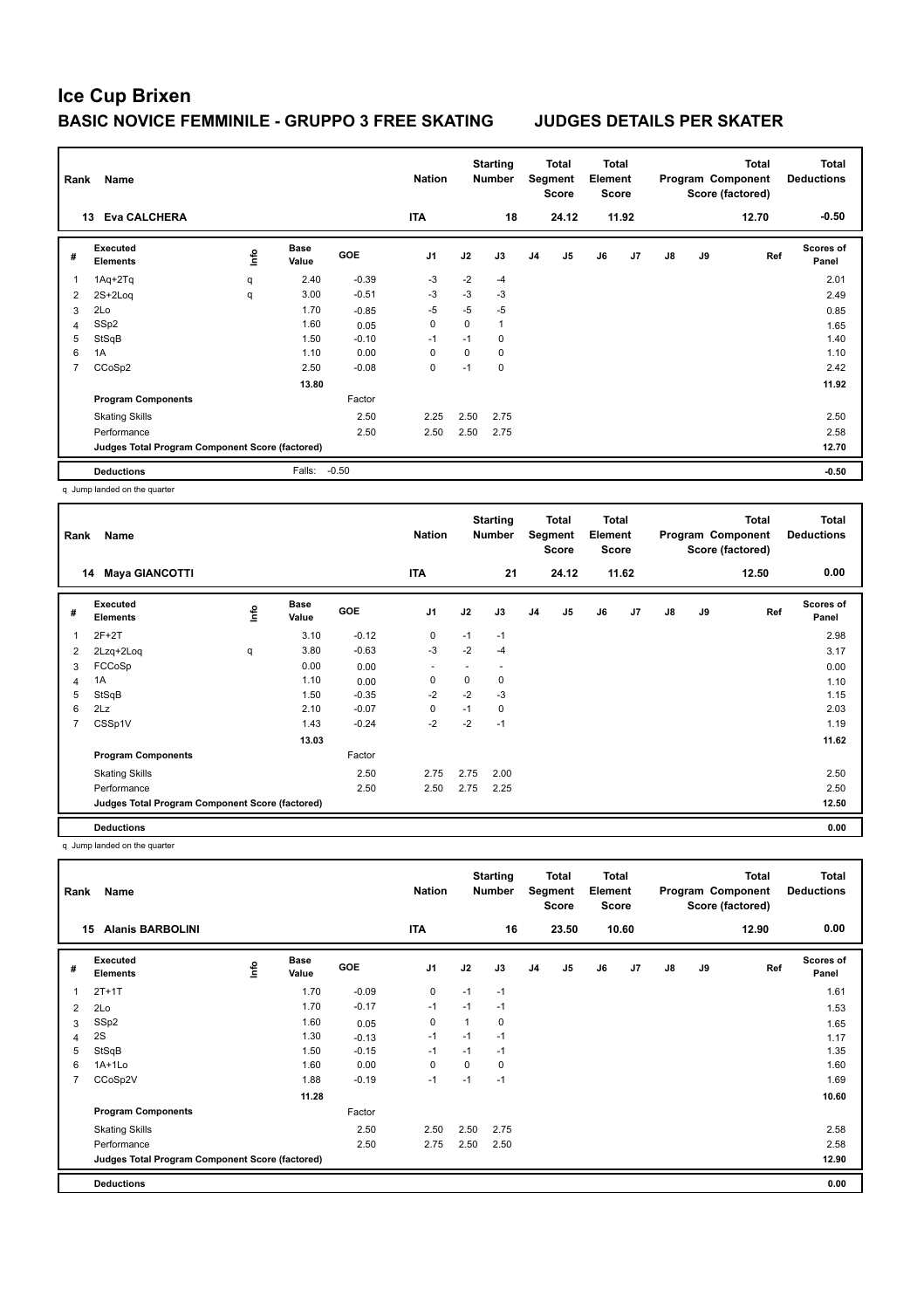| <b>Score</b><br>Score (factored)<br><b>Score</b>                                                                                                                                  |                           |
|-----------------------------------------------------------------------------------------------------------------------------------------------------------------------------------|---------------------------|
| <b>Bianca LEOPARDI</b><br><b>ITA</b><br>7<br>21.51<br>8.88<br>13.13<br>16                                                                                                         | $-0.50$                   |
| Executed<br><b>Base</b><br>۴ů<br><b>GOE</b><br>J2<br>J7<br>J <sub>1</sub><br>J3<br>J <sub>5</sub><br>J6<br>$\mathsf{J}8$<br>J9<br>#<br>J <sub>4</sub><br><b>Elements</b><br>Value | Scores of<br>Ref<br>Panel |
| 2.30<br>$-0.31$<br>$-2$<br>CSSp2<br>$-1$<br>$-1$<br>-1                                                                                                                            | 1.99                      |
| $-2$<br>$-2$<br>$-0.21$<br>$-2$<br>1.54<br>$2S<+1Lo$<br>$\,<\,$<br>2                                                                                                              | 1.33                      |
| 1.28<br>$-3$<br>2F<<+1A+SEQ<br>-4<br>$-4$<br><<<br>$-0.40$<br>3                                                                                                                   | 0.88                      |
| $\mathbf 0$<br>$\Omega$<br>CCoSp2<br>2.50<br>0<br>0.00<br>4                                                                                                                       | 2.50                      |
| StSqB<br>$-0.05$<br>1.50<br>0<br>0<br>5<br>$-1$                                                                                                                                   | 1.45                      |
| $-3$<br>2Lz<<<br>$-0.20$<br>-3<br>6<br>0.60<br>$-4$<br><<                                                                                                                         | 0.40                      |
| 2F<<<br>$-3$<br>$-3$<br>$\overline{7}$<br>$-0.17$<br>0.50<br>-4<br><<                                                                                                             | 0.33                      |
| 10.22                                                                                                                                                                             | 8.88                      |
| <b>Program Components</b><br>Factor                                                                                                                                               |                           |
| 2.50<br>2.75<br><b>Skating Skills</b><br>2.50<br>2.75                                                                                                                             | 2.67                      |
| 2.50<br>2.75<br>Performance<br>2.50<br>2.50                                                                                                                                       | 2.58                      |
| Judges Total Program Component Score (factored)                                                                                                                                   | 13.13                     |
| $-0.50$<br><b>Deductions</b><br>Falls:                                                                                                                                            | $-0.50$                   |

< Under-rotated jump << Downgraded jump

| Rank | Name                                            |         |                      |            | <b>Nation</b>  |      | <b>Starting</b><br><b>Number</b> |                | Total<br>Segment<br><b>Score</b> | Total<br>Element<br>Score |       |               |    | Total<br>Program Component<br>Score (factored) | <b>Total</b><br><b>Deductions</b> |
|------|-------------------------------------------------|---------|----------------------|------------|----------------|------|----------------------------------|----------------|----------------------------------|---------------------------|-------|---------------|----|------------------------------------------------|-----------------------------------|
|      | <b>Jana GUFLER</b><br>17                        |         |                      |            | <b>ITA</b>     |      | 12                               |                | 21.49                            |                           | 10.03 |               |    | 11.46                                          | 0.00                              |
| #    | Executed<br><b>Elements</b>                     | ۴ů      | <b>Base</b><br>Value | <b>GOE</b> | J <sub>1</sub> | J2   | J3                               | J <sub>4</sub> | J <sub>5</sub>                   | J6                        | J7    | $\mathsf{J}8$ | J9 | Ref                                            | Scores of<br>Panel                |
|      | $2S<+1Lo$                                       | $\,<\,$ | 1.54                 | $-0.31$    | $-2$           | $-3$ | $-4$                             |                |                                  |                           |       |               |    |                                                | 1.23                              |
| 2    | $1A+1Lo$                                        |         | 1.60                 | $-0.11$    | 0              | $-1$ | $-2$                             |                |                                  |                           |       |               |    |                                                | 1.49                              |
| 3    | CCoSp2                                          |         | 2.50                 | $-0.42$    | $-1$           | $-1$ | $-3$                             |                |                                  |                           |       |               |    |                                                | 2.08                              |
| 4    | 2Lo<                                            | $\,<$   | 1.36                 | $-0.32$    | $-2$           | $-2$ | $-3$                             |                |                                  |                           |       |               |    |                                                | 1.04                              |
| 5    | 2S<                                             | $\prec$ | 1.04                 | $-0.35$    | $-3$           | $-3$ | $-4$                             |                |                                  |                           |       |               |    |                                                | 0.69                              |
| 6    | StSqB                                           |         | 1.50                 | $-0.30$    | $-1$           | $-2$ | $-3$                             |                |                                  |                           |       |               |    |                                                | 1.20                              |
| 7    | CSSp2                                           |         | 2.30                 | 0.00       | 0              | 0    | 0                                |                |                                  |                           |       |               |    |                                                | 2.30                              |
|      |                                                 |         | 11.84                |            |                |      |                                  |                |                                  |                           |       |               |    |                                                | 10.03                             |
|      | <b>Program Components</b>                       |         |                      | Factor     |                |      |                                  |                |                                  |                           |       |               |    |                                                |                                   |
|      | <b>Skating Skills</b>                           |         |                      | 2.50       | 2.50           | 2.25 | 2.00                             |                |                                  |                           |       |               |    |                                                | 2.25                              |
|      | Performance                                     |         |                      | 2.50       | 2.50           | 2.50 | 2.00                             |                |                                  |                           |       |               |    |                                                | 2.33                              |
|      | Judges Total Program Component Score (factored) |         |                      |            |                |      |                                  |                |                                  |                           |       |               |    |                                                | 11.46                             |
|      | <b>Deductions</b>                               |         |                      |            |                |      |                                  |                |                                  |                           |       |               |    |                                                | 0.00                              |

< Under-rotated jump

| Rank           | <b>Name</b>                                     |            |                      |         | <b>Nation</b>  |      | <b>Starting</b><br>Number |    | Total<br>Segment<br><b>Score</b> | Total<br>Element<br><b>Score</b> |      |               |    | Total<br>Program Component<br>Score (factored) | <b>Total</b><br><b>Deductions</b> |
|----------------|-------------------------------------------------|------------|----------------------|---------|----------------|------|---------------------------|----|----------------------------------|----------------------------------|------|---------------|----|------------------------------------------------|-----------------------------------|
| 18             | <b>Aurora MAZZETTO</b>                          |            |                      |         | <b>ITA</b>     |      | 20                        |    | 20.67                            |                                  | 9.01 |               |    | 11.66                                          | 0.00                              |
| #              | Executed<br><b>Elements</b>                     | <u>f</u> o | <b>Base</b><br>Value | GOE     | J <sub>1</sub> | J2   | J3                        | J4 | J <sub>5</sub>                   | J6                               | J7   | $\mathsf{J}8$ | J9 | Ref                                            | <b>Scores of</b><br>Panel         |
| 1              | $1A+1Lo$                                        |            | 1.60                 | $-0.07$ | $-1$           | $-1$ | 0                         |    |                                  |                                  |      |               |    |                                                | 1.53                              |
| 2              | 2S                                              |            | 1.30                 | $-0.13$ | $-1$           | $-1$ | $-1$                      |    |                                  |                                  |      |               |    |                                                | 1.17                              |
| 3              | $1A+1T$                                         |            | 1.50                 | $-0.07$ | 0              | $-1$ | $-1$                      |    |                                  |                                  |      |               |    |                                                | 1.43                              |
| $\overline{4}$ | 2S                                              |            | 1.30                 | $-0.13$ | $-1$           | $-1$ | $-1$                      |    |                                  |                                  |      |               |    |                                                | 1.17                              |
| 5              | CCoSp1V                                         |            | 1.50                 | $-0.20$ | $-1$           | $-2$ | $-1$                      |    |                                  |                                  |      |               |    |                                                | 1.30                              |
| 6              | StSqB                                           |            | 1.50                 | $-0.30$ | $-2$           | $-2$ | $-2$                      |    |                                  |                                  |      |               |    |                                                | 1.20                              |
| $\overline{7}$ | SSp1                                            |            | 1.30                 | $-0.09$ | $-1$           | $-1$ | 0                         |    |                                  |                                  |      |               |    |                                                | 1.21                              |
|                |                                                 |            | 10.00                |         |                |      |                           |    |                                  |                                  |      |               |    |                                                | 9.01                              |
|                | <b>Program Components</b>                       |            |                      | Factor  |                |      |                           |    |                                  |                                  |      |               |    |                                                |                                   |
|                | <b>Skating Skills</b>                           |            |                      | 2.50    | 2.50           | 2.25 | 2.25                      |    |                                  |                                  |      |               |    |                                                | 2.33                              |
|                | Performance                                     |            |                      | 2.50    | 2.25           | 2.50 | 2.25                      |    |                                  |                                  |      |               |    |                                                | 2.33                              |
|                | Judges Total Program Component Score (factored) |            |                      |         |                |      |                           |    |                                  |                                  |      |               |    |                                                | 11.66                             |
|                | <b>Deductions</b>                               |            |                      |         |                |      |                           |    |                                  |                                  |      |               |    |                                                | 0.00                              |